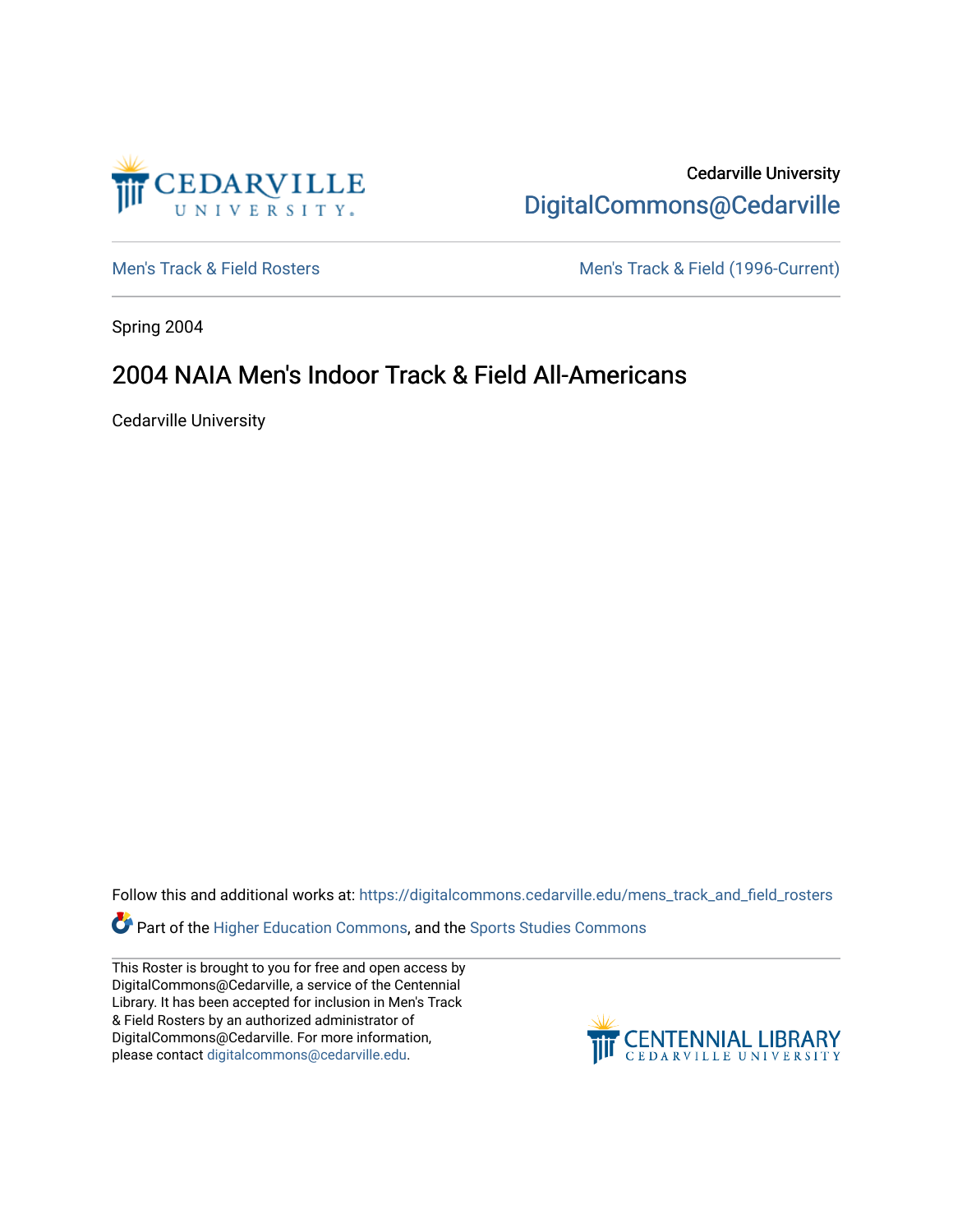**WATEBAAL ASSOCIATION OF** INTERCOLLEGIATE ATHLETICS



Statistics & Rankings Catendars Championship Updates Honors Programs

**FALL SPORTS** Cross Country-M Cross Country-W Football Soccer-M Soccer-W **Volleyball** 

**WINTER SPORTS** Basketball M Div T Basketball-W Div II Dasketball M Div  $\prod_{i=1}^{n}$ Basketball-W Drv II Swimming&Diving-M Swimming&Diving-W Indoor Track&Field-M. Indoor Track&Field-W Wrestling

lã, **SPRING SPORTS Baseball**  $\frac{2}{5}$ Colf-M Golf-W Softhall Tennis-M Tennis-W Outdoor Track&Field-M Outdoor Track&Field-W

On-line Advertising

## 2004 NAIA Men's Indoor Track & Field All-Americans

Men's 55-Meter Dash: Derrick Atkins, Dickinson State University (N.D.); Yhann Plummer, Southern University-New Orleans (La.); Rondrick Parker, Claflin University (S.C.); Bill John, Lindenwood University (Mo.); Kurt Gibbons, Lindenwood University (Mo.); Harry Mills, Minot State University (N.D.)

**NATIONAL** 

Men's 200-Meter Dash: Mike Mitchell, Azusa Pacific University (Calif.); Pat Brown, Oklahoma Baptist University; Yhann Plummer, Southern University-New Orleans (La.); Kurt Gibbons, Lindenwood University (Mo.); Shardrick Johnson, Huston-Tillotson College (Texas); Donnell Esdaille, Paul Quinn University (Texas)

Men's 400-Meter Dash: Tony Ramirez, Azusa Pacific University (Calif.); Neal Hurtubise, Simon Fraser University (B.C.); Geoffrey Sapenter, Huston-Tillotson College (Texas); Benjamin Youla, Huston-Tillotson College (Texas); Nick Suing, Concordia University (Neb.); Mike Lozano, Wayland Baptist University (Texas)

Men's 600-Meter Dash: Garry Clark, Dana College (Neb.); Isa Phillips, Wayland Baptist University (Texas); Travis Pearman, Oklahoma Baptist University; Mark Samuels, Concordia University (Neb.); Nate Farris, Azusa Pacific University (Calif.); Landon Goertzen, Tabor College (Kan.)

Men's 800-Meter Run: Herbert Rotich, Spring Arbor University (Mich.); Dave Sitzer, Oklahoma Baptist University; Brandon Shaw, Azusa Pacific University (Calif.); Eric Speer, Xavier University (La.); Luke Keny, Graceland University (Iowa); Joe Simon, Jamestown College (N.D.)

Men's 1,000-Meter Run: David Rotich, Spring Arbor University (Mich.); Danny Reid, Azusa Pacific University (Calif.); Carter Snow, Central Methodist College (Mo.); Michael Elizondo, Oklahoma Baptist University; Ryun Hess, Jamestown College (N.D.); Trent Mack, Black Hills State University (S.D.)

Men's 1-Mile Run: David Rotich, Spring Arbor University (Mich.); Sam Dech, Southern Nazarene University (Okla.); Herbert Rotich, Spring Arbor University (Mich.); Brett Kapels, Concordia University (Neb.); Luke Watkins, Black Hills State University (S.D.); Andrew Walquist, Concordia University (Neb.)

Men's 3,000-Meter Run: Richard Mosley, Simon Fraser University  $(B.C.)$ ; Nolan Taylor, Minot State University (N.D.); Anthony Aker, University of Sioux Falls (S.D.); Tim Riley, Eastern Oregon University; Chris Wright, Milligan College (Tenn.); Brant Littrell, Southwestern College (Kan.)

Men's 5.000-Meter Run: Jon Brenenstuhl, Cumberland College (Ky.); Brian Baker, Biola University (Calif.); Dennis Newell, Black Hills State University (S.D.); Dave Gramlich, Malone College (Ohio); Leo Kormanik, Malone College (Ohio); Justin Gillette, Goshen College (Ind.)

Men's 55-Meter High Hurdles: Pat Brown, Oklahoma Baptist University; Dwayne Robinson, MidAmerica Nazarene University (Kan.); Clement Owunna, Xavier University (La.); Jermaine Ricketts, MidAmerica Nazarene University (Kan.); Ben Bogdanof, Fresno Pacific University (Calif.); Christopher Bethel, McKendree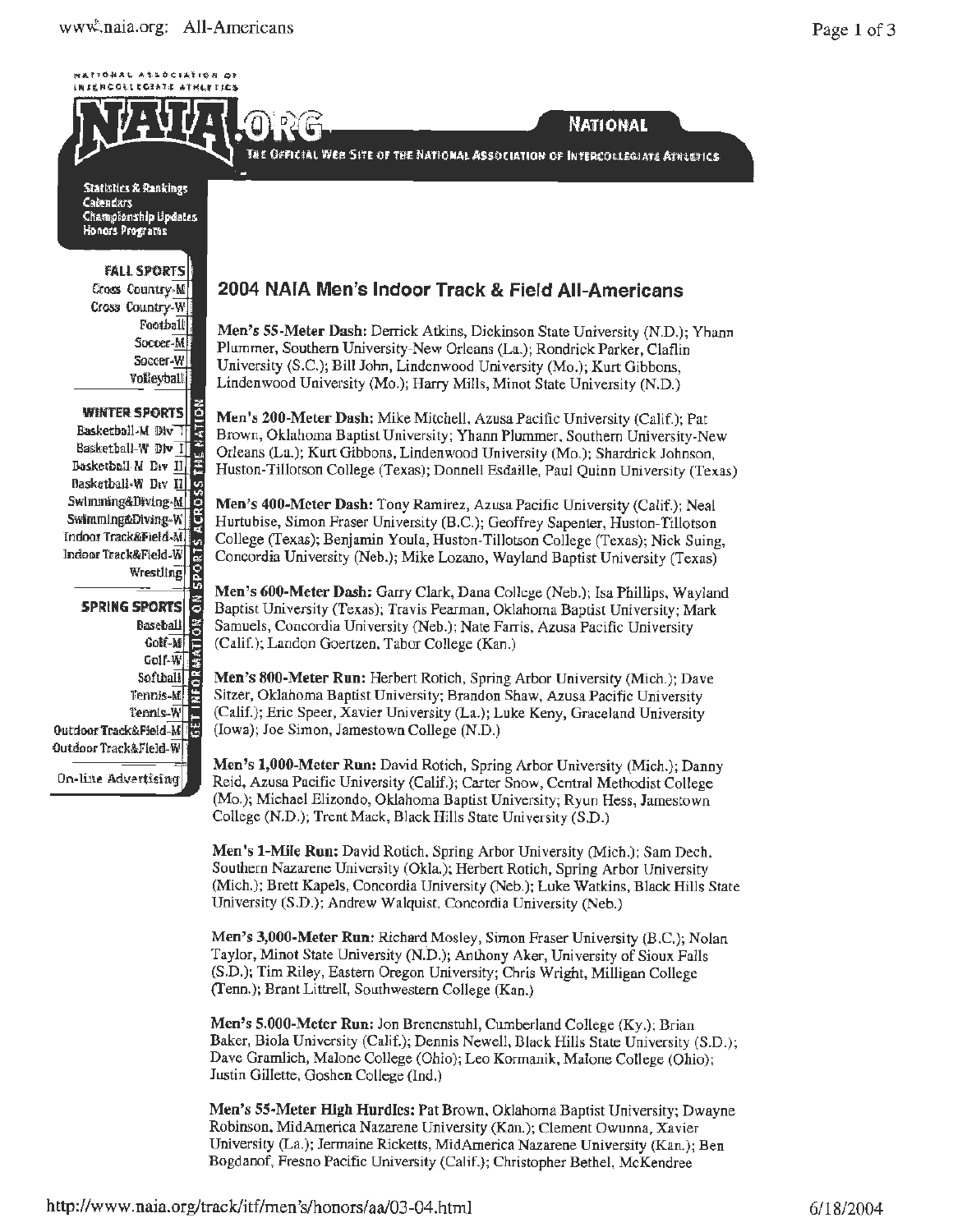College (Ill.)

**Men's 4x400-Meter Relay:** Azusa Pacific University (Calif.) (Matt Parish, Tony Ramirez, Chris Page, Mike Mitchell); Huston-Tillotson College (Texas) (Karl Dolphus, Geoffrey Sapenter, Benjamin Youla, Shardrick Johnson); Wayland Baptist University (Texas) (Rohan Thompson, Mike Lozano, Patrick Cornelius, Isa Phillips); Doane College (Neb.) (Joel Bacon, Jeff Luebbe, Jonathan Pingel, Dusty Krusemark); Simon Fraser University (B.C.) (Tim Mason, Graeme Pitches, Rob Drapula, Neal Hurtubise); Oklahoma Baptist University (Clint Goodson, Jeff Thompson, Pat Brown, Bryce Bell)

**Men's 4x800-Meter Relay:** Azusa Pacific University (Calif.) (Peter Franz, Kevin Lindsey, Danny Reid, Brandon Shaw); Oklahoma Baptist University (Travis Pearman, Jeff Thompson, Michael Elizondo, Dave Sitzer); Siena Heights University (Mich.) (Eric Walter, Jon Kleinow, Jameel Jones, Cole Monaghan); Southwestern College (Kan.) (Juslin Alexander, Vince DeGrado, Billy Barnum, Andrae Harper); Concordia University (Neb.) (Kyle Johnson, Isaac Wagner, Curtis Wilson, Matt Luevano); Northwood University (Texas) (Pedro Belman, Sal Limas, Ricardo Alarcon, Marco Prado)

**Men's Distance Medley Relay:** Southern Nazarene University (Okla.) (Clay Schubert, Derek Lane, Alex Dech, Sam Dech); Azusa Pacific University (Calif.) (Kevin Lindsey, Nate Farris, Brandon Shaw, Peter Franz); Vanguard University (Calif.) (Mikael Larsson, Zach Powell, Billy Smith, Matt Meyer); University of Mary (N.D.) (Russell Neff, Seth Hoff, Nick Towner, Travis Bussey); Concordia University (Neb.) (Brett Kapels, Nick Suing, Matt Luevano, Curtis Wilson); Southwestern College (Kan.) (Vince DeGrado, Andrae Harper, Justin Alexander, Brant Littrell)

**Men's High Jump:** Whit Smith, Midland Lutheran College (Neb.); Trevor Barry, Dickinson State University (N.D.); Andrew Hayton, Cornerstone University (Mich.); Christopher Morrison, MidAmerica Nazarene University (Kan.); Jermaine Ricketts, MidAmerica Nazarene University (Kan.); Brett Sailors, Midland Lutheran College (Neb.); Richard Warren, Bethel College (Ind.)

**Men's Pole Vault:** Bryan Quinn, Oregon Institute of Technology; Matt Cunningham, Bethel College {Ind.); Jason Scott, Cedarville University (Ohio); John Ryland, Lindenwood University (Mo.); Walker Thomas, Doane College (Neb.); Luke Meyers, Concordia University (Neb.); Jordan Zoucha, Midland Lutheran College (Neb.); Mark Aschen, Lindenwood University (Mo.)

**Men's Long Jump:** Mike Mitchell, Azusa Pacific University (Calif.); Jamal Hepburn, Southern Nazarene University (Okla.); Stephen Johnson, Lindenwood University (Mo.); TJ Harris, Southwestern College (Kan.); Harry Mills. Minot State University **(N.D.);** Dustin Boswell, Wayland Baptist University (Texas)

**Men's Triple Jump:** James Jenkins, Lindenwood University (Mo.); Fabian Florant, Lindenwood University (Mo.); TJ Harris, Southwestern College (Kan.); Terence Williams, Claflin University (S.C.); Dominique Chan Low, Oklahoma Baptist University; Wasim Walker, McKendree College (Ill.)

**Men's Shot Put:** Vinnie Olson, University of Sioux Falls (S.D.); Ray Wcisenbarger, Malone College (Ohio); T.J. Shimek, Aquinas College (Mich.); Josh Franklin, Olivet Nazarene University (Ill.); Tommy Dunn, Langston University (Okla.); Micah Goins, Azusa Pacific University (Calif.)

**Men's Weight Throw:** Hunter Schurrer, Black Hills State University (S.D.); Seth Helgeson, University of Mary (N.D.); Shlomi Ben-Shushan, Fresno Pacific University (Calif.); Neil Butt, Tri-State University (Ind.); T.J. Shimek, Aquinas College (Mich.); Bob Jonaitis, Aquinas College (Mich.)

**Men's Indoor Pentathlon:** Juan Walker, Lindenwood University (Mo.); Dustin Boswell, Wayland Baptist University (Texas); Matt Levingston, William Jewell